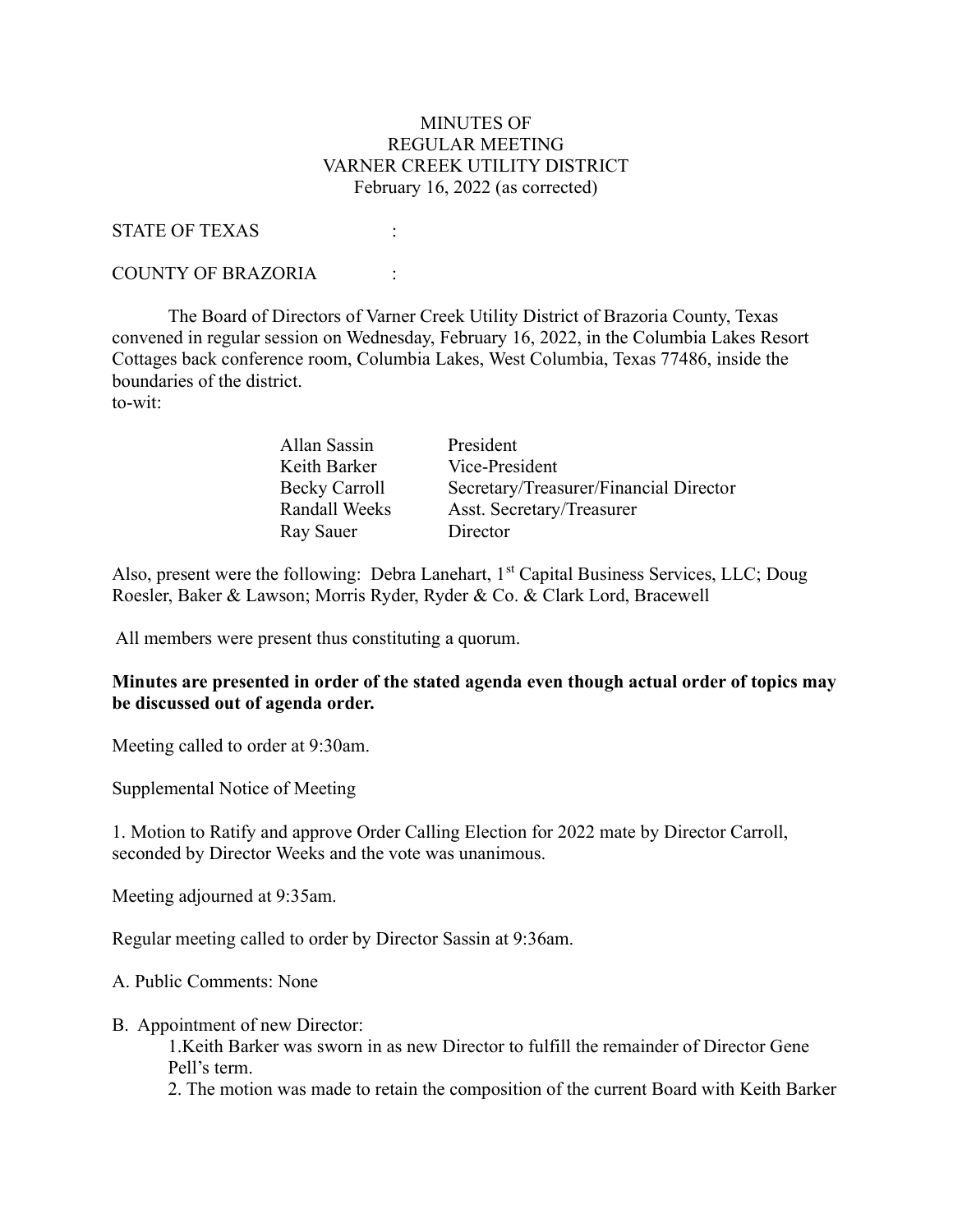as Vice-President made by Director Carroll, seconded by Director Sauer and the vote was unanimous.

3. Director Carroll made the motion to authorize the changes to the Prosperity Bank Accounts of removing Director Pell and adding Keith Barker. The motion was seconded by Director Sauer and the vote was unanimous.

# C. OPERATOR'S REPORT

1. Monthly maintenance

- Bacterial Samples Good
- Mowed pump stations, levee, North Ditch, and right-of-way to City
- Insulated pressure tank pipes
- Sewer taps-9, Water taps: 2 long, 5 short Sewer Inspections: 9
- Cleaned storm drains
- Repaired meter leak on Ridgewood.
- Repaired leak in oil cooler on generator at lift station.

2. Superior Fence has installed the fence at Well #2.

3. Turnarounds: Completed filling in dirt at end of North Ridgewood. Mr. Ryder met with lot owner who approved the turnaround on property. Director Sassin and Director Sauer will meet with Mr. Ryder to figure out access/turnaround points.

Mr. Ryder also informed the member of the Board that the TCEQ water samples for the ground storage tanks will be done in March and the tanks were cleaned and inspected by Texas Tank in February.

Motion to accept the Operator Report made by Director Sauer, seconded by Director Carroll and the vote was unanimous.

### D. ENGINEER'S REPORT

1 & 2. The start-up was completed on the North Pump Station. The contractor is assembling O&M Manuals. The 36" CIPP project: Storm pipe and flap gate installation is complete. The final inspection with Board members done Friday prior to the meeting. Final item to be done is remove silt fence and hydro-mulch levee.

3. Project to seal sanitary sewer utility access holes to reduce I&I. Engineer will do package for quotes. If all over the \$50,000.00 threshold a more formal bidding process will be done.

4. TCEQ Emergency Preparedness Plan: The EPP plan is in preparation stage. Morris has copy and will complete the sections pertaining to the water supply system and equipment, B&L will complete the remaining information.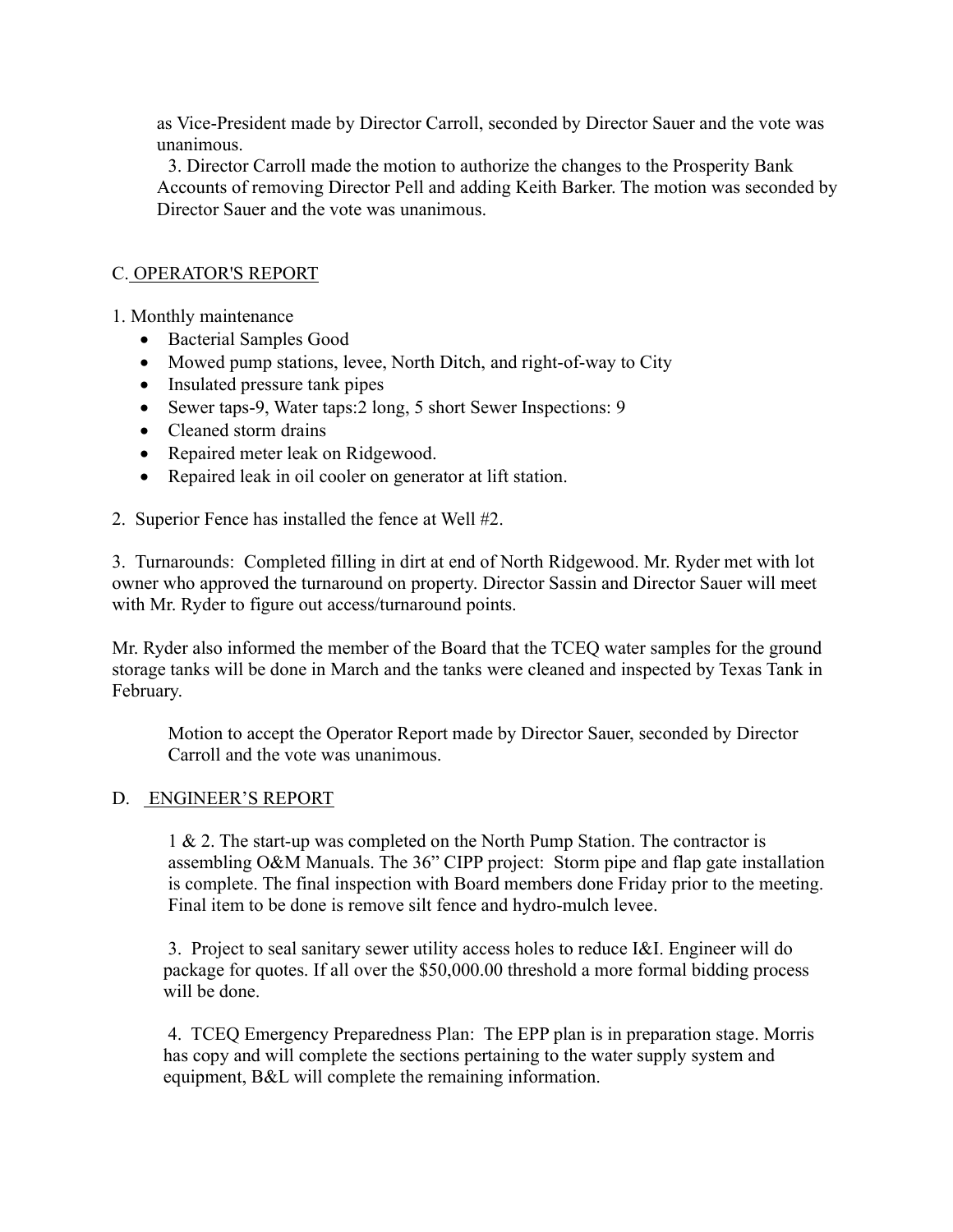## D. ENGINEER'S REPORT CONT.

Motion to accept the report made by Director Sauer, seconded by Director Barker and the vote was unanimous.

# E. LEGAL/FINANCIAL

1 & 2. Easements: Ongoing research on the abandoned Texas Eastman pipeline easement.

3. Motion to approve the seventh supplement to Waste Disposal Agreement with the City of West Columbia extending the current contract until February 2023.

4. Motion to approve the Resolution Concerning Tax Collection Procedures made by Director Sassin, seconded by Director Sauer and the vote was unanimous.

5. Motion to approve the Resolution Providing for Additional Penalty for Tax Collection costs made by Director Sassin, seconded by Director Sauer and the vote was unanimous.

6. Motion to approve the Resolution Concerning Exemption of Residence Homesteads from Taxation made by Director Sassin, seconded by Director Weeks and the vote was unanimous.

F. SECURITY: Discussion of location where purple paint on posts is fading.

### G. SEWER AND WATER BILLING AND COLLECTION REPORTS

1. Billing for the month of January 2022: Read dates: 12/01 – 12/31/21. Pumped: 5,743,000 Consumption: 4,986,900 Accountability: 86.83% Water and Sewer Billing: \$49,556.08

# Meters billed: Residential:1,031, Builder (no sewer) 63, Sprinkler (no sewer) 7, Meter Off residential 4, Commercial: 4 water, Hotel 1, Varner Hogg 1, Meter off Commercial 6, 37 multiple sewer units Total 1154

Disconnect Date: 2/28/2022

Director Sauer made the motion to accept the water billing report for month of January. The motion was seconded by Director Carroll and the vote was unanimous.

Director Sauer made the motion to approve the February 28th cut-off list. Director Carroll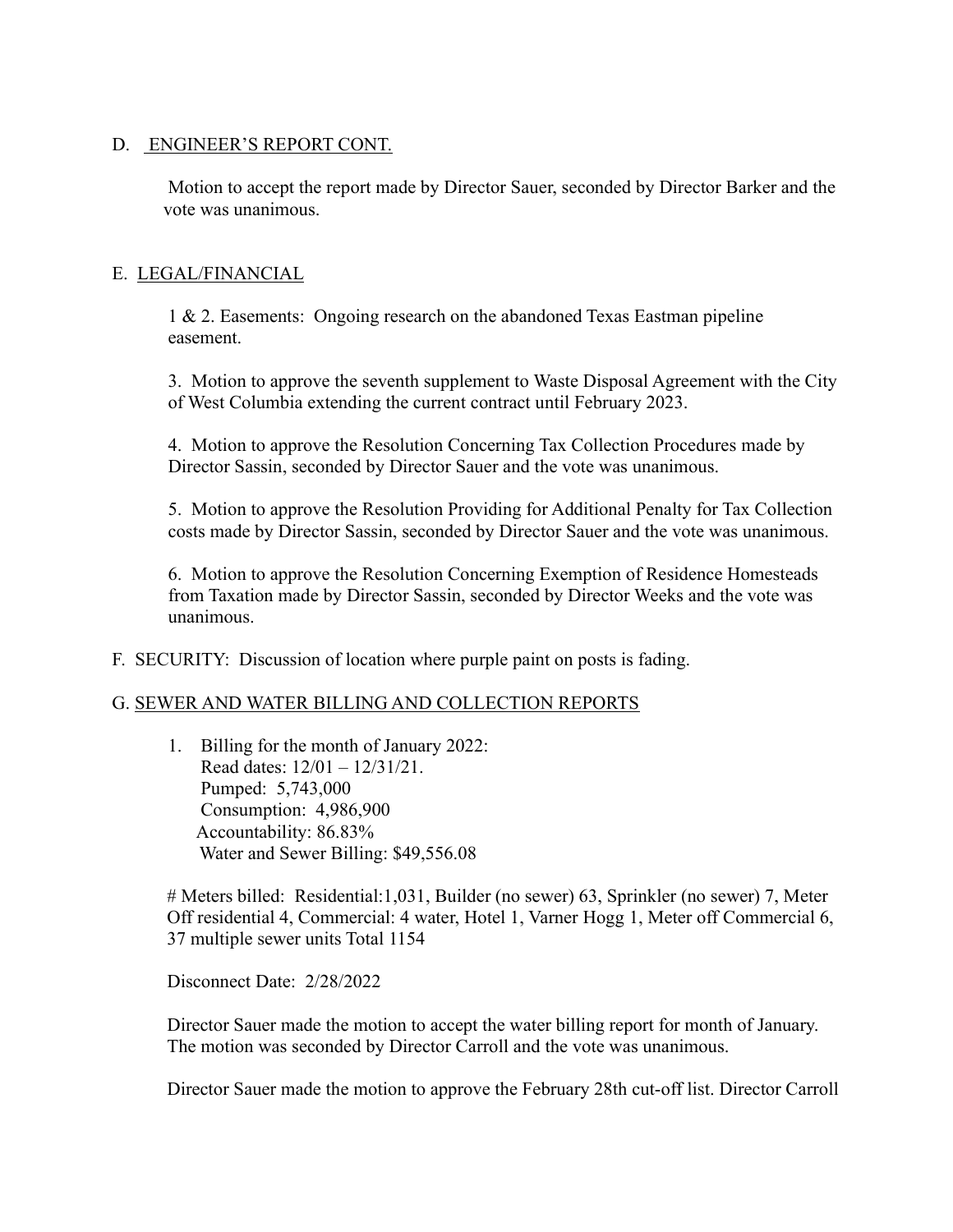# G. SEWER AND WATER BILLING AND COLLECTION REPORTS CONT.

seconded the motion and the vote was unanimous.

2. No action on write offs of delinquent account.

## H. ADMINISTRATORS REPORT

1. There were no payments made in January on the remaining standby balance.

2. Motion to file liens on any property with delinquent standby dues with Brazoria County made by Director Sassin, seconded by Director Carroll and the vote was unanimous.

3. Debra Lanehart presented the Cash Balances report reviewing account monies, transfers and balances in the District's Operating, Capital Projects, and Debt Service accounts for the month of January 2022. Motion to accept the report made by Director Carroll, seconded by Director Sauer and the vote was unanimous.

4. Budget Report/Income Statement: Debra Lanehart presented the Budget Performance Report showing \$118,781.86 of income through January 2022 or 12% of the total income budget of \$1,004,100.00. The reported expenses for the same period were \$66,413.32 or 7% of the budgeted expenses of \$1,004,100.00. Motion to accept the Budget Report made by Director Sauer, seconded by Director Weeks and the vote was unanimous.

5. Water and Sewer Rate change: Deferred.

6. Motion to approve the minutes from the January 19, 2022, regular meeting made by Director Carroll, seconded by Director Weeks and the vote was unanimous.

7. Tax collections for the month of January 2022 was \$204,009.57. Prior period tax collection was \$753.24. There was an adjustment to the current tax year for -\$106.00.

Motion to approve the January tax collections report made by Director Sassin seconded by Director Carroll and the vote was unanimous.

8. Debra Lanehart provided list of checks to be approved with \$102,122.38 out of the Operating account, seven (7) checks out of Capital Projects Fund for total of \$30,833.87, and two (2) checks from the Debt Service Fund for Brazoria County Tax Office and BNY Mellon totaling \$1,220.72.

Motion to approve check list made by Director Carroll, seconded by Director Weeks and the vote was unanimous.

# I. ADJOURN: